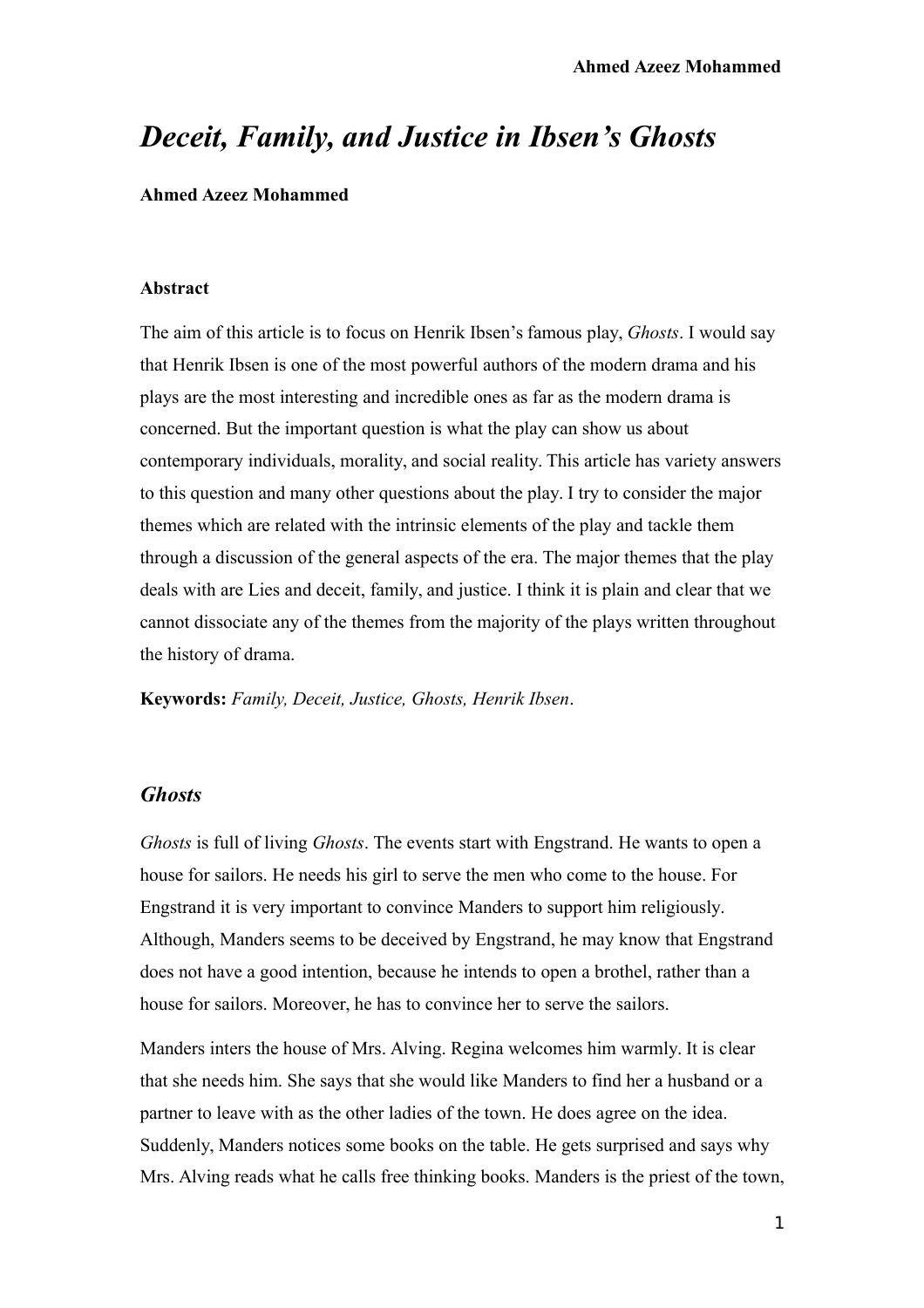he wants her to abide by religion and do not dead the books that may lead her think about the anti-religion movements of the time.

Mrs. Alving has sent her son abroad to go and see the new differences which came to being. She sends him for two years. Now he is back home. He comes and greets Manders. Manders disapproves his visit. He calls him the prodigal son. This word is a biblical allusion that Manders uses to describe Oswald. Prodigal son means the extravagant son. Manders means to criticize Oswald for his visit.

Oswald is in love with Regina. He admires her for her beauty and healthiness. He thinks that she is strong. While Mrs. Alving talks about the scandals of her husband, Manders gets upset. She says to Manders that her husband was used to have illegal sexual intercourse with his maid. She unveils this to purgate herself from the psychological pains she got from her husband. Manders is numb. He cannot say anything. During their discussion Oswald goes to the kitchen to help Regina. Suddenly, they hear a sound of a chair which is knocked over. She hears Regina saying to Oswald to let her go. Her sound appears as an echo of a similar sound. It is a parallel of Mr. Alving's maid. The maid, Johanna, is the mother of Regina. She was conceived by Mr. Alving. So, Regina's mother is Johanna and her father is Oswald's father. It means that Regina and Oswald and brother and sisters of each other.

When, Mrs. Alving hears Regina saying to let her go. She calls Oswald and Regina *Ghosts*. She thinks and recalls the same events in past. It reminds her the times that Johanna was saying to Mrs. Alving to let her go. She thinks that they are the *Ghosts* of their father and mother, because they are doing the same as their father and mothers. Engstrand comes in and says that the orphanage which was intended to be a charitable memorial for Mr. Alving is on fire. They do not know who the cause of the fire was. Manders argues with Engstrand each one of them blames the other. Then, Engstrand says that he saw Manders extinguishing a candle in the orphanage. He doubts if Manders was able to extinguish the fire. After that, Manders is afraid of his witness, but Engstrand keeps it as a secret, because he wants Manders to officially let him open the brothel, what he calls a house for sailors. Also, Manders seems to be lenient enough to let him open the brothel.

After Manders and Mrs. Alving knew that Regina and Oswald are brothers and sisters, Manders disapproved their marriage and considered it as incestuous. But, still Mrs.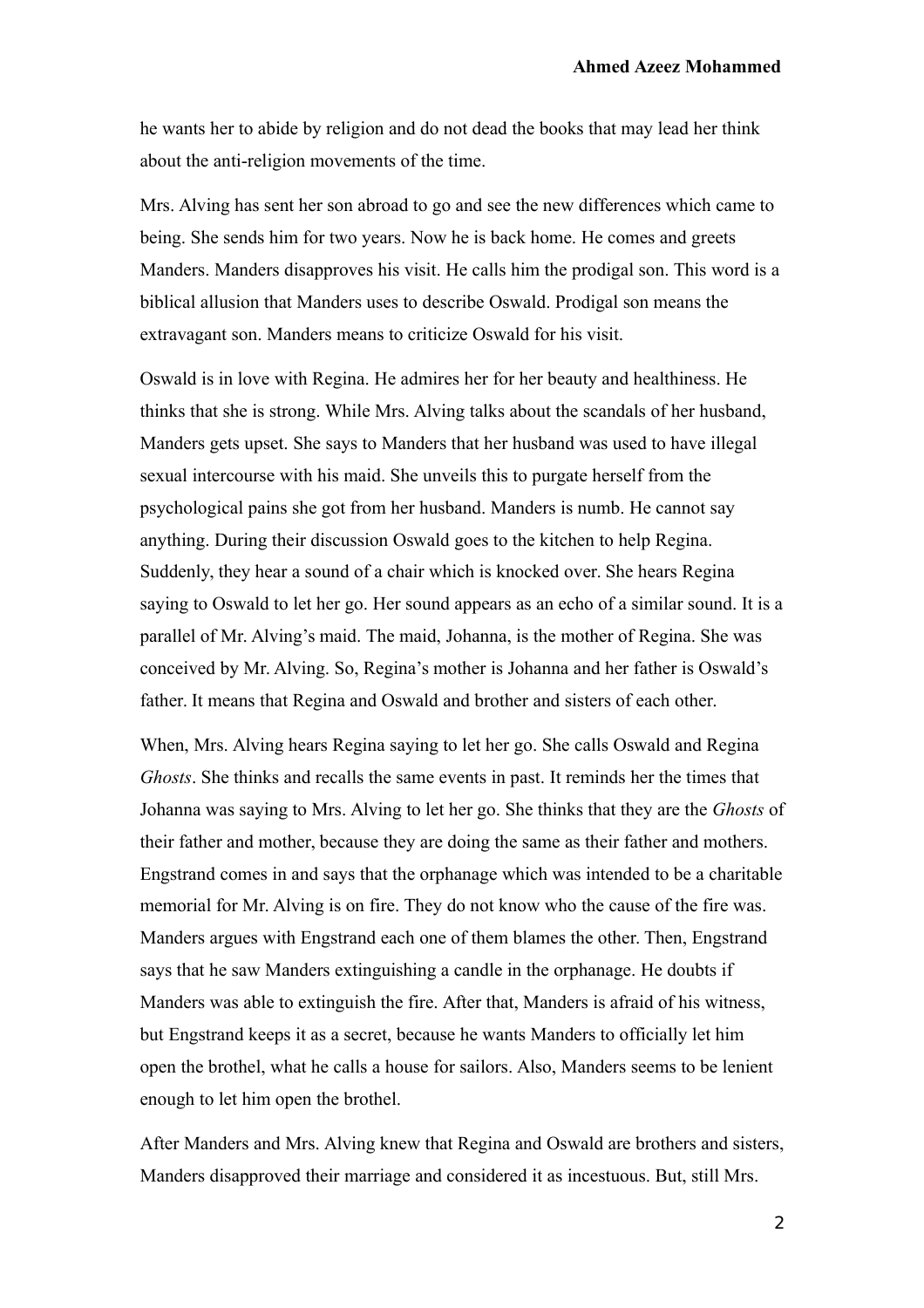Alving does not have a big problem with that, because she says that we are told in the bible that the sons and daughters of Adam and Eve were married to each other. The Past affects the present. Oswald gets an agonizing headache. He says that he visited the doctors and they say it is a disease called sexually transmitted diseases. Oswald says that he is not the reason of the disease, but he inherited it from his father. He calls for champagnes to alleviate her pain. Regina goes out, and Oswald cries and his mind loses balance.

### **Deceit**

The theme of deceit is very important in *Ghosts*. It greases the wheel of the imaginary machine on which the social communication between the characters stand. That's what's happening in *Ghosts.* The heroine, Mrs. Alving, thinks she can cover her past mistakes so as to be hidden. She does not want to let anyone to know about her agonizing pains of her husband. If she plays nice, pretends to be an obedient believer, although sometimes she wants to stand against the regulation and duties of which Manders talk about so. She sets the orphanage up and runs it. It is because of the orphanage, she is able to conceal all the shames of her husband, the play's hypocritical character who pretends to speak on the behalf of God, Pastor Manders, incites her to keep everything to her grave.

On the other side, another lair is Mr. Engstrand. He lies to convince Manders that he is going to establish a home for sailors, as if he is a good guy and wants to benefit the sailors. On the other side when Mrs. Alving's son comes home, she is unmasked. She is not able flee from her unwelcome past. Her past comes up as if it is a Ghost of her husband and made. Mrs. Alving is not comfortable, because there is something which triggers her psychological state of mind. So, she has to tell the truth.

There are uncountable cases of lies by the characters. Each one of them does it to get a benefit or to avoid a danger. For example, let us observe this following discussion between Mrs. Alving and Mr. Manders. Ibsen in *Ghosts* says:

"MRS. ALVING. The girl left our service at once, and got a good sum of Money to hold her tongue for the time. The rest she managed for herself when she got to town. She renewed her old acquaintance with Engstrand, no doubt let him see that she had money in her purse, and told him some tale about a foreigner who put in here with a yacht that summer. So she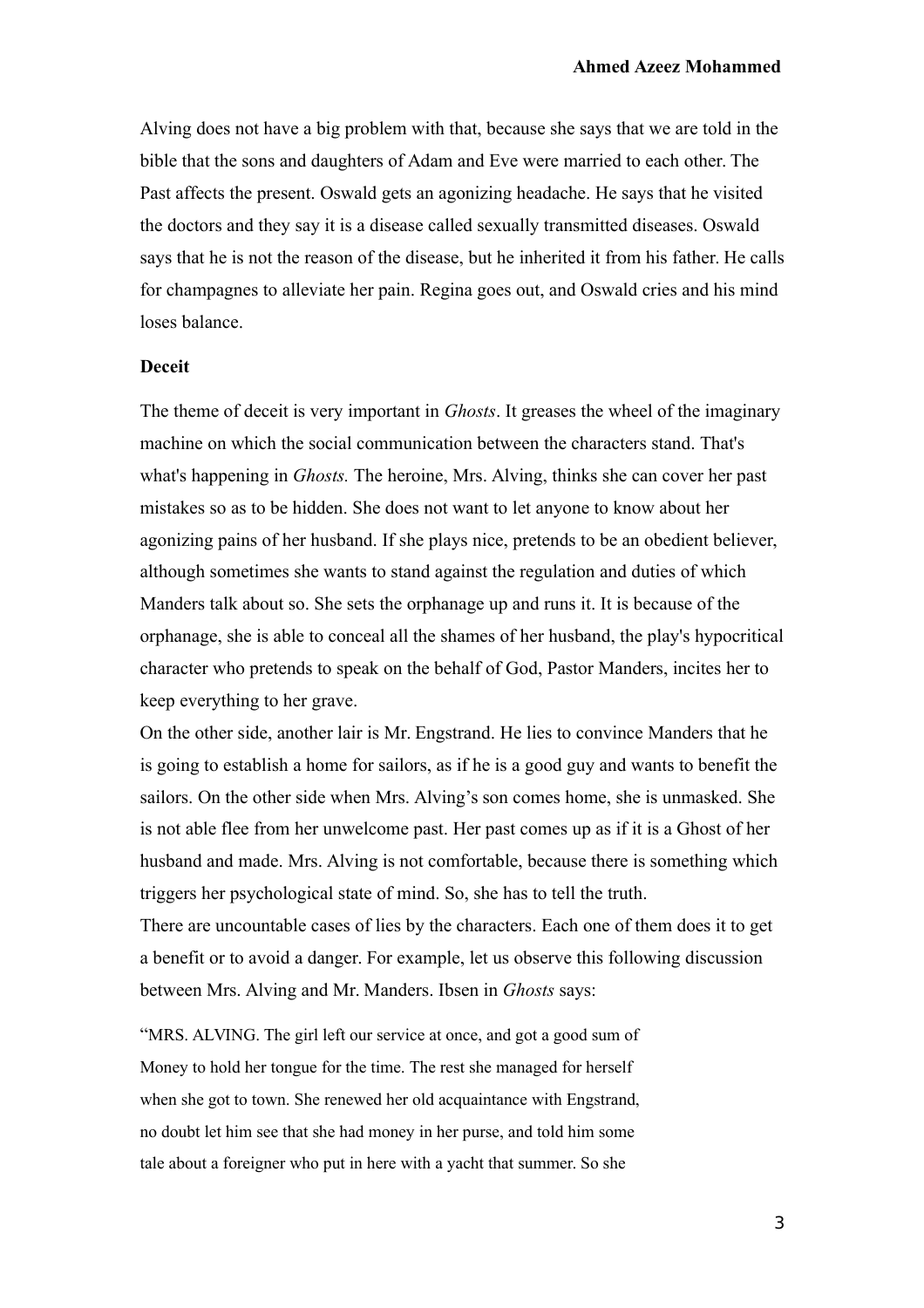and Engstrand got married in hot haste. Why, you married them yourself. MANDERS. But then how to account for--? I recollect distinctly Engstrand coming to give notice of the marriage. He was quite overwhelmed with contrition, and bitterly reproached himself for the misbehaviour he and his sweetheart had been guilty of.

MRS. ALVING. Yes; of course he had to take the blame upon himself. MANDERS. But such a piece of duplicity on his part! And towards me too! I never could have believed it of Jacob Engstrand. I shall not fail to take him seriously to task; he may be sure of that.--And then the immorality of such a connection! For money--! How much did the girl receive?" (Ibsen. Act Two, 1995. p34)

So, what is obvious in the quote is the deception and lie of Engstrand. He was able to deceive all the people of the town. The mastermind of the deception is Mr. Alving. He was a fallen man as they call him. He had an illegal relationship with Johanna. They made sexual intercourse which led to a child. They wanted to hide their socially not allowed relations. This reminds us of the theme of reality versus appearance. Hypocritically, Alving wants to conceal the reality. So as to do so they set up a marriage. Alving wants Engstrand to marry Johanna and show people that the baby is their baby not Alving's one. Alving gives a large amount of money to Johanna. She managed all the money to herself. She gets engaged with Engstrand. So, he marries her as soon as possible.

Nevertheless, Mrs. Alving responds to his accusations referring to something to attack Manders. She says why she married them? He answers he was not aware of the hidden part of the story. Actually, Engstrand went to him as a good Christian. He made his confession of his mistakes, to deceive Manders so as to never let him know about the reality of her marriage. But, now Manders agrees that he should have been aware of the bottom of the lake, because there was a kind of disagreement and discrepancy in his way of expressing himself.

Manders considers this as a very unforgivable crime. Their connection was illegal. It was made to hide reality and the facts about their disgusting sexual relationship. But in reality Engstrand did so for the sake of fifty pounds, given to him by Mr. Alving. On the other side Johanna received three hundred dollars for getting married to Engstrand and keeping Mr. Alving's reputations in the town.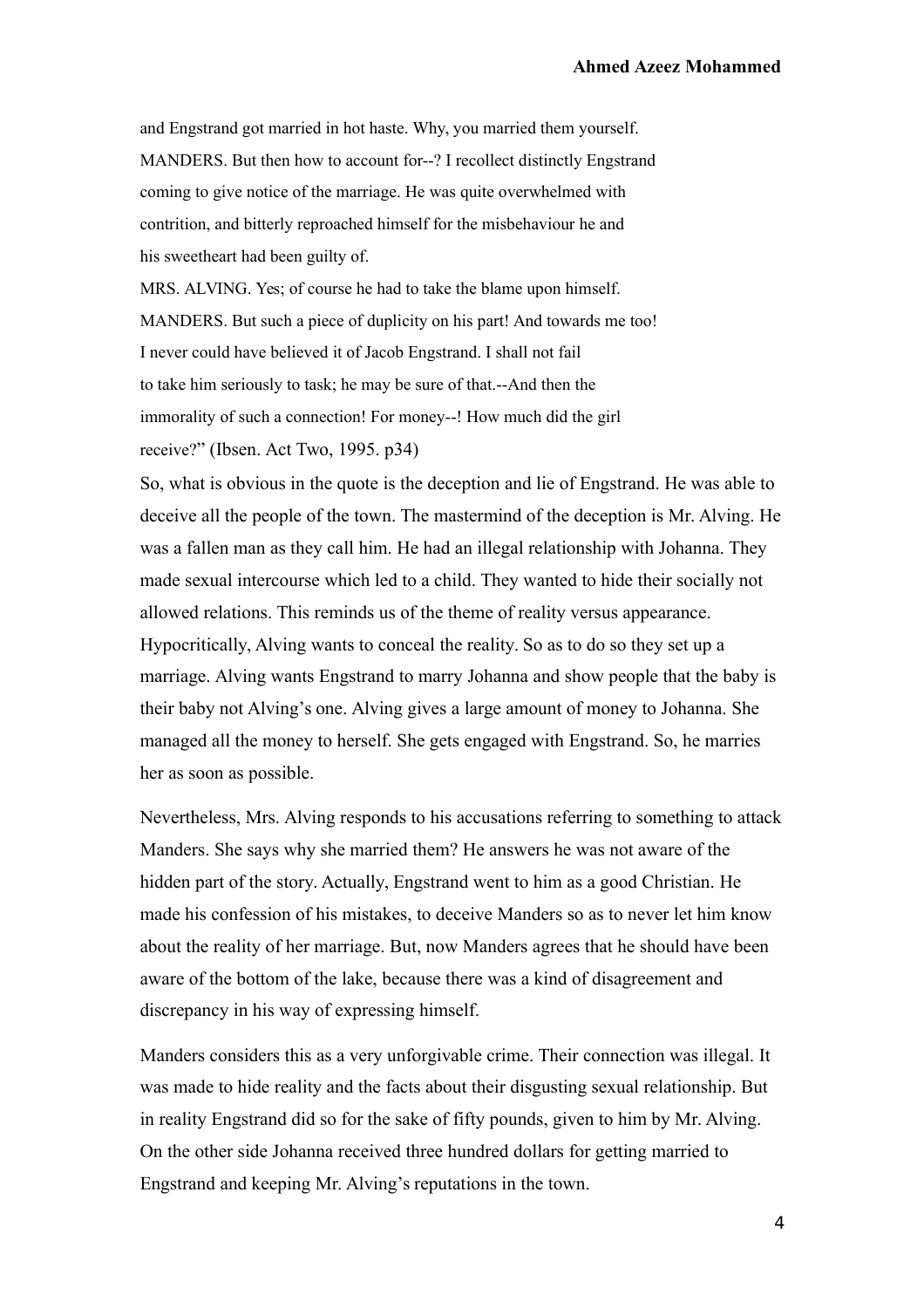Although one of the major reasons seem to be money which urged Engstrand to marry her, it is clear that he has a strong relationship with the house of captain Alving. Now, we can see that Alving is not alive, but still he has a strong social connection with his wife. Although, she does not like him, the relation is a kind of de facto. So, we could say one of the other reasons behind the marriage is a strong loyal relation between Alving and Engstrand. Engstrand did his job as a close friend to Mr. Alving. So, he married Johanna to hide the real face of his friend. The third possible reasons can be related to Engstrand's love relation with Johanna. Although it is difficult to prove the idea of having love with a fallen in to intercourse, it can be real in some cases.

The critics of Ibsen have said many things about the tragedy of Ibsen and his powerful language of conveying all of the tragic themes in English literature. One of the themes is deceit. The lie and the deceit is not necessarily a quick lie. It can be a long lie. It can be a lie which expands all of the aspects of the character's life. The lie affects their way of thinking and regretting about the past. This is very controversial argument in naturalism. Heredity affects present. Humans suffer from their everlasting past. Oswald and Mrs. Alving are two examples who represent the theme of naturalism.

One of the critics is Anne-Marie Victoria Stanton-Ife. He refers to this idea of what he calls life-lie in his doctorate thesis named as *Ibsen and Tragedy: A Study in Lykke* He says; "This is not an anti-idealist gesture to rid Oswald of the very life-lie that she cultivated in him and for which Pastor Manders applauds her as the only positive thing she ever achieved in her dismal career as failed mother and wife. No, she is not on an anti-idealist mission. Rather she is in open combat with the truth, the truth of Regina's paternity, which she feels she has to disclose so that Oswald can choose whether he wants to pursue his happiness with Regina nevertheless."(Stanton-Ife. 2003. P. 172)

As the matter of fact, Ife means that Mrs. Alving is on the crossroads of two contradictory ways. She does not want to satisfy Pastor Manders for he has considered hiding the real face of her husband as one and only positive thing she has ever done to her husband as a wife and as someone who is conscientious about her religious duties. Manders gratifies her for doing so, but actually she does not care about that. On the other side she is indifferent to correct the life lie of Oswald. The lie he has never been aware of it.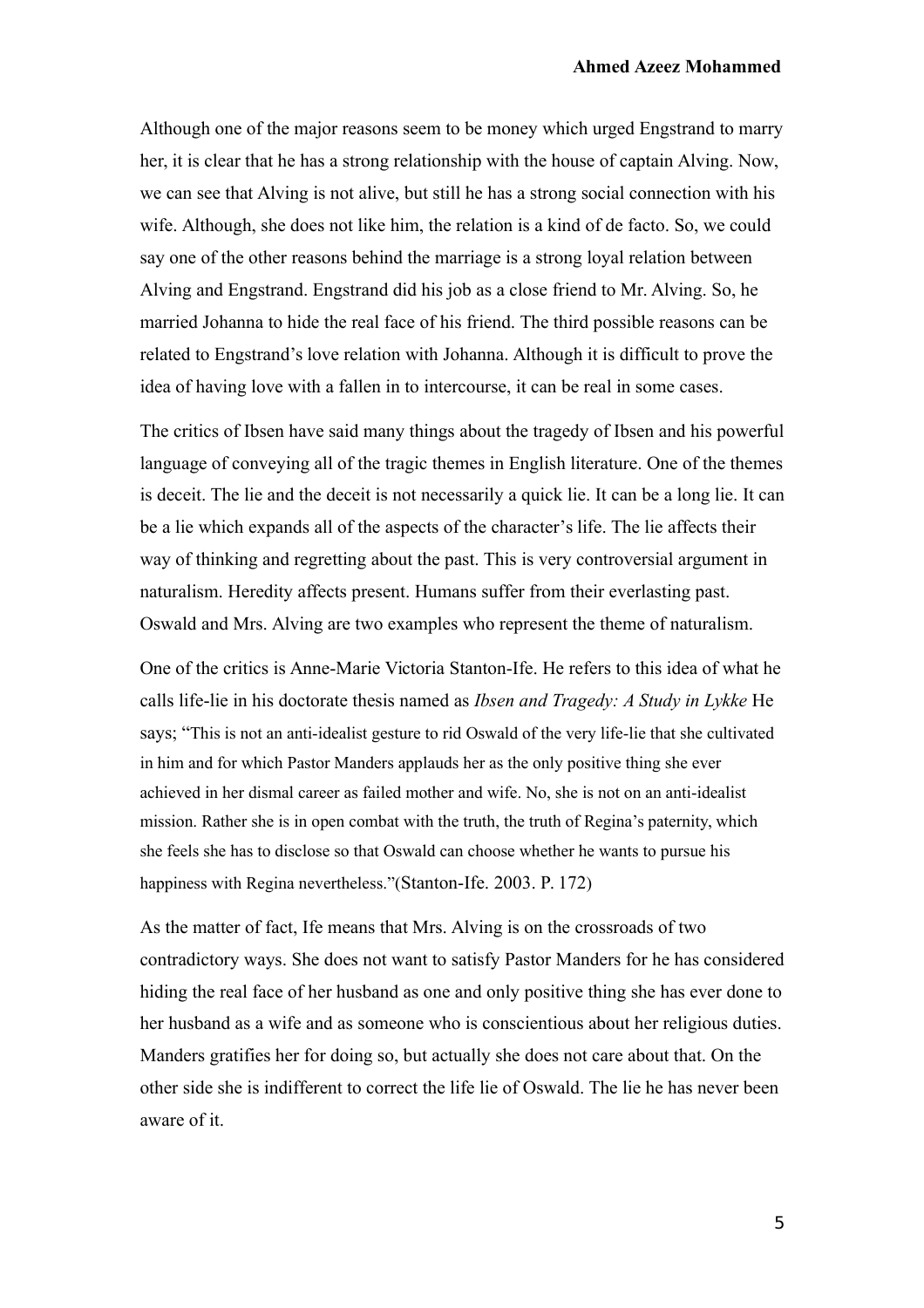That is why Mrs. Alving does not carry the motto of an idealistic mission which Manders urge her to do. What she is obsessed by is the truth, the true side of the case which prevents Oswald to marry Regina. The fact that Regina is the daughter of Mr. Alving takes over her mind. As is obvious that Oswald is the son of Mr. Alving. This means that they are brother and sisters together. Mrs. Alving does not care whether Oswald marries her or not. What she cares about is to say what is real and purgate her mind from that agonizing secret. She wants to obtain a psychological relaxation through telling the truth.

Another critic discusses the theme of lies and deceit as far as the Ibsenian way of life and philosophy is concerned. John Howard Lawson mirrors this issue "Ibsen's social philosophy never went beyond the limits of early nineteenth-century romanticism; he searched for the right to happiness and for the triumph of the individual will; this led him to a devastating analysis of social decay. But there is not a socially constructive idea in the vast range of his work. He attacked conventions and narrow moral standards; but as a substitute he offered time-worn generalities: we must be true to ourselves, we must expose lies, and we must fight hypocrisy and sentimentality and stupidity."(Lawson, 2014. P. 95 )

Ibsen has strived for the idea of will power of the individuals. His social philosophy is to give the individuals a ways to express what they want subjectively and without any kind of shame of the eyes of the others. Actually, he abides by the rules of the romanticism. Ibsen is keen to pave the way to the individuals. Moreover, he shuffles this idea through the analysis of tragic fall of the social commination among the family members. His criticism of the society is to attack the conformity and passiveness of the social members of the society.

Ibsen wants to tell the people to be themselves, and do what they want to do, and neglect what others want them to be. For Ibsen lie and deceit do not have the traditional and dictionary meaning, but rather they have a far deeper meaning than that. So, when we have hypocritical humans who hide what is in their mind and heart for the sake of being like society, and not being rebuked; that is the root and the essence of deceiving ourselves.

#### **Family in** *Ghosts*

The theme of family is the most prominent theme in *Ghosts*. It deals with the problems that face the families. To be known, the theme of family is a verily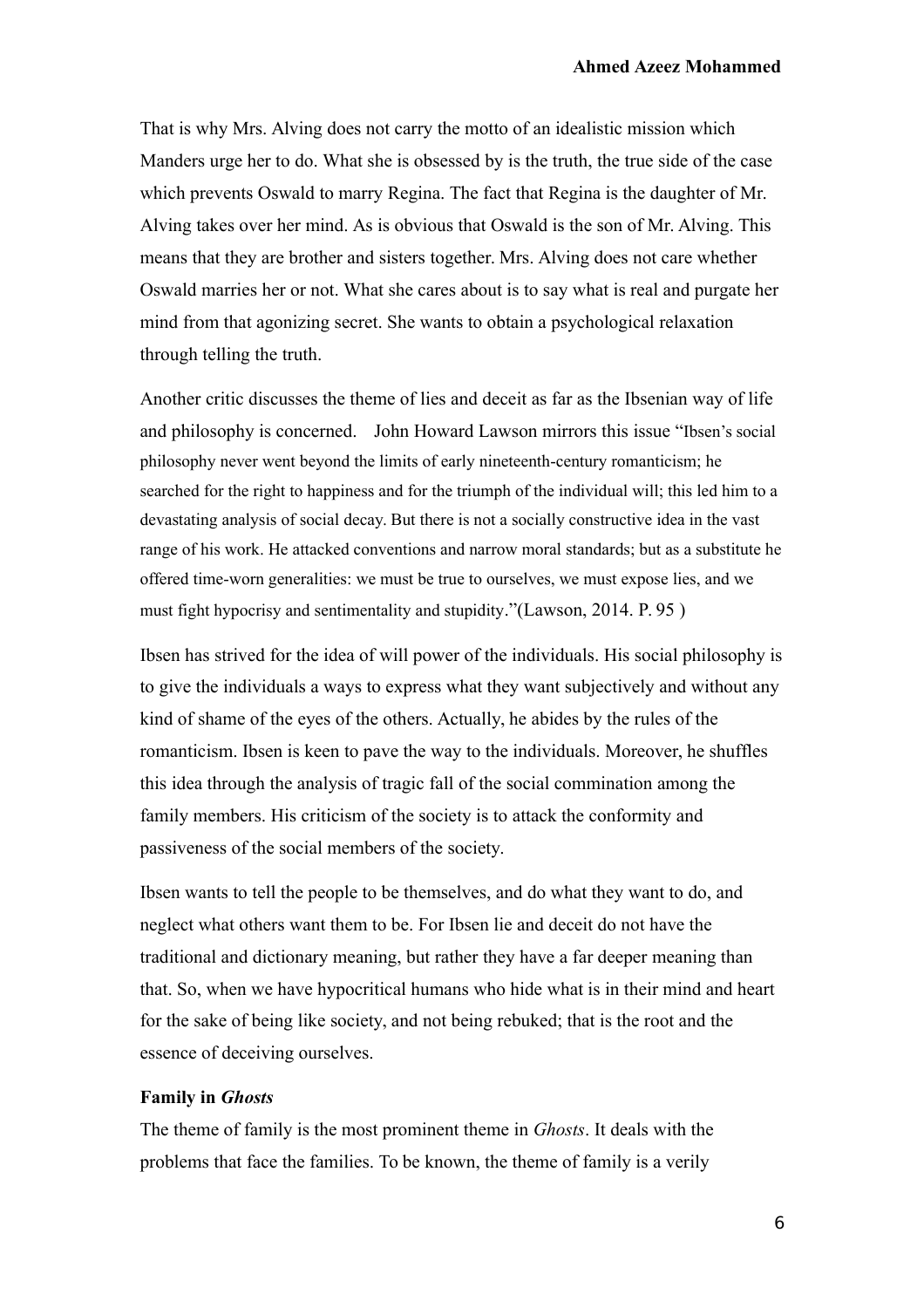discussed theme in world literature. It tackles all of the aspects of families. In *Ghosts* we have some disorganized families. For instance, Mr. Alving's family, and Engstrand's one. With his accurate portrayal of a dysfunctional family, Ibsen paves the way to understand the nature of families and family relations. He shows what is real, regardless of it is reality, and without coloring. He isn't afraid to display families as they are, because in reality, sometimes we have ugly and rude families. Ibsen does not support the hypocrite societies. He is not interested in hiding reality and wearing masks.

In *Ghosts* he encourages everyone that the addresses that we chose to the humans is a just a reference as Mom, Dad, and Son or Daughter. There are some addresses to relate to each other as human beings. So, the most important reference that we all as family members carry is being human. This is an existentialistic and humanistic way of understanding the social connection in society.

In *Ghosts*, it appears the higher your social position is, the more depressed you are. You can only keep that position by appearing to be perfect and happy. But the question is whether we are able to be happy, in that case? No, because if we have hypocrisy somewhere then, there is no happiness. Even is the humans are able to show off that they are happy, if they don't have the inner happiness, they cannot reach that position. What is firstly important is the essence. For example, Mrs. Alving shows to the people that she lives in a zero-problem family, but actually, she does not.

In *Ghosts* we have a parallel of the character's behaviors. Mrs. Alving and Regina depend on men. Mrs. Alving depends on her husband. Later, she realizes that her husband is not satisfactory, due to his immoral acts towards his servant. She would to depend on Manders, but then she realizes that he is not interested in her and he does not have an emotional feeling towards her. When she is disappointed by the action of both of them, her last hope is her son Oswald. The other lady who is a servant of Mrs. Alving's house, depends on Manders to solve her problems with her father and also, to find a new family for her. Manders does not seem to be able to do so. That is why; Regina's final hope is Oswald to get married to him. But finally, we realize that the only hope of Regina is going to face a fatal disease.

Nevertheless, Ibsen mirrors many problems of the Norwegian society throughout the play. The first family is the one of Mr. Alving. The second one is Engstrand's one. The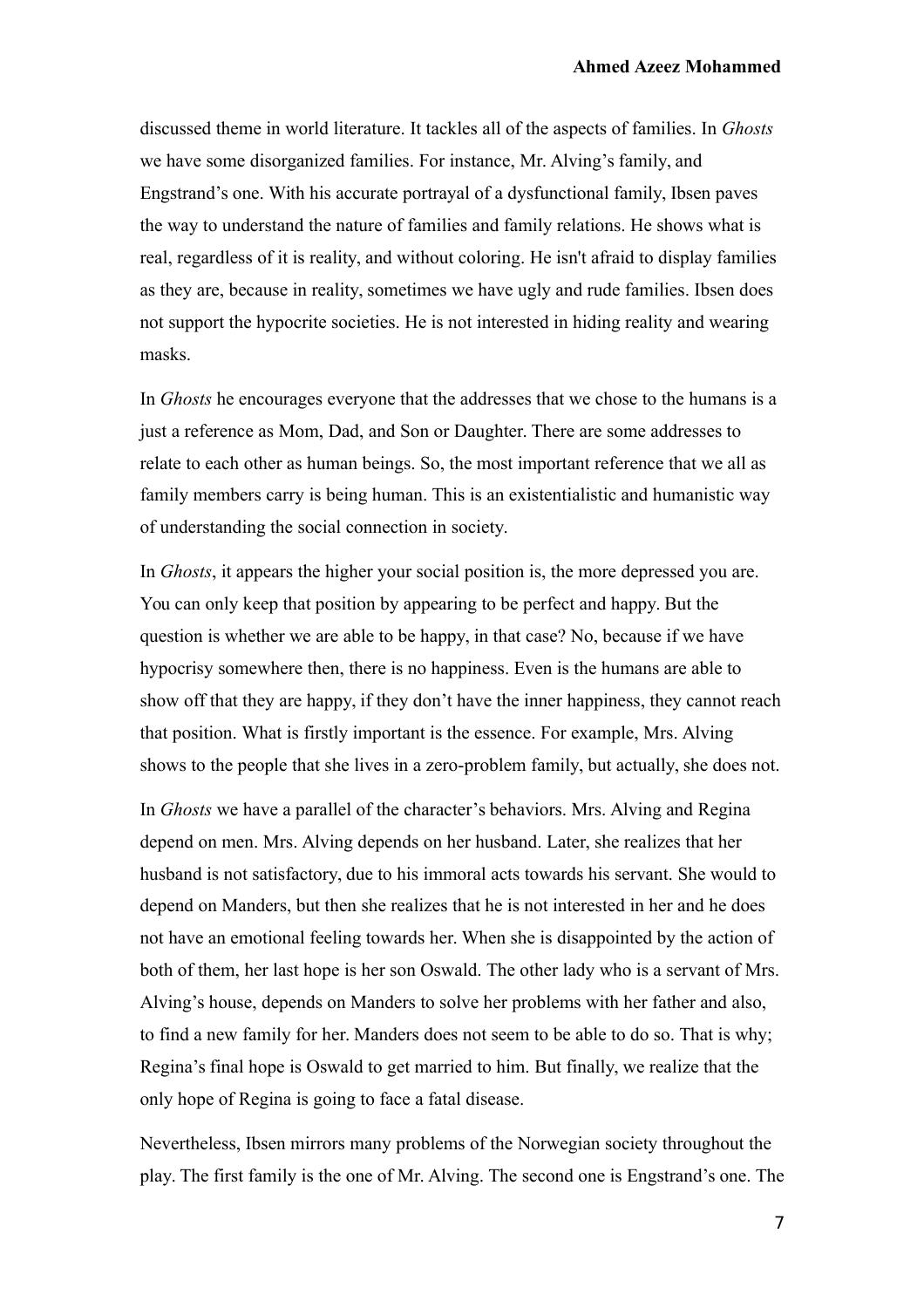familial relationship between Mrs. Alving and Captain Alving is unhealthy. The basis of their marriage is corrupted, because it is based on money. Although at first Mrs. Alving was not obliged to get married to Captain Alving, but she got married to him for the sake of money. On the other hand, Engstrand's family was based on money as well, when he was married to Johanna. The only difference between Captain Alving and Engstrand's marriage was that Mrs. Alving got married to Mr. Alving optionally, while Johanna obligatorily got married to Engstrand.

Regarding Manders, he is considered to be a religious man. For him there is a big religious and moral difference between Alving and Engstrand's marriage. Why? Because he thinks that is a huge mistake when Engstrand was ready to get married with a fallen lady like Johanna, although Engstrand knew that Johanna had illegal sexual intercourse with her. Manders does not regard another mistake which is when Mrs. Alving got married for the sake of money. Another issue is that for Manders disagrees with is that Oswald wants to get married to Regina. He thinks it is incestuous. So, they should not get married to each other, because now we come to know that they are brother and sisters to each other. But Mrs. Alving says that he does not have any problem with that, because we are told in the bible that the origin of the humans is that they come from Adam and Eve. So, their son and daughters have had been married to each other.

# **Justice in** *Ghosts*

In *Ghosts* the theme of justice is not known for the characters. Each character thinks what they do is just and fair. Nevertheless, it is not clear for the readers as well, because it is very controversial and arguable matter. Ibsen does this intentionally. The aim of this is to have some codes or hidden ideas, so as to lead the reader think and have their own critical understanding of the conflicts of the society. Ibsen's tradition is to pave the way to the reader to have their own view points on the social, religious, political, and psychological phenomenon. So, he does not invade the readers' mind.

One more point which is necessary to be mentioned is that we the discussion about justice in Ibsen's play, *Ghosts* is very different in comparison to the argumentation of justice in Miller's play. For example in *Crucible* the injustice is the matter of killing many innocent man based on some fraud evidences under the hand on the religious people who are allegorically portrayed to stand for American lawyers during the time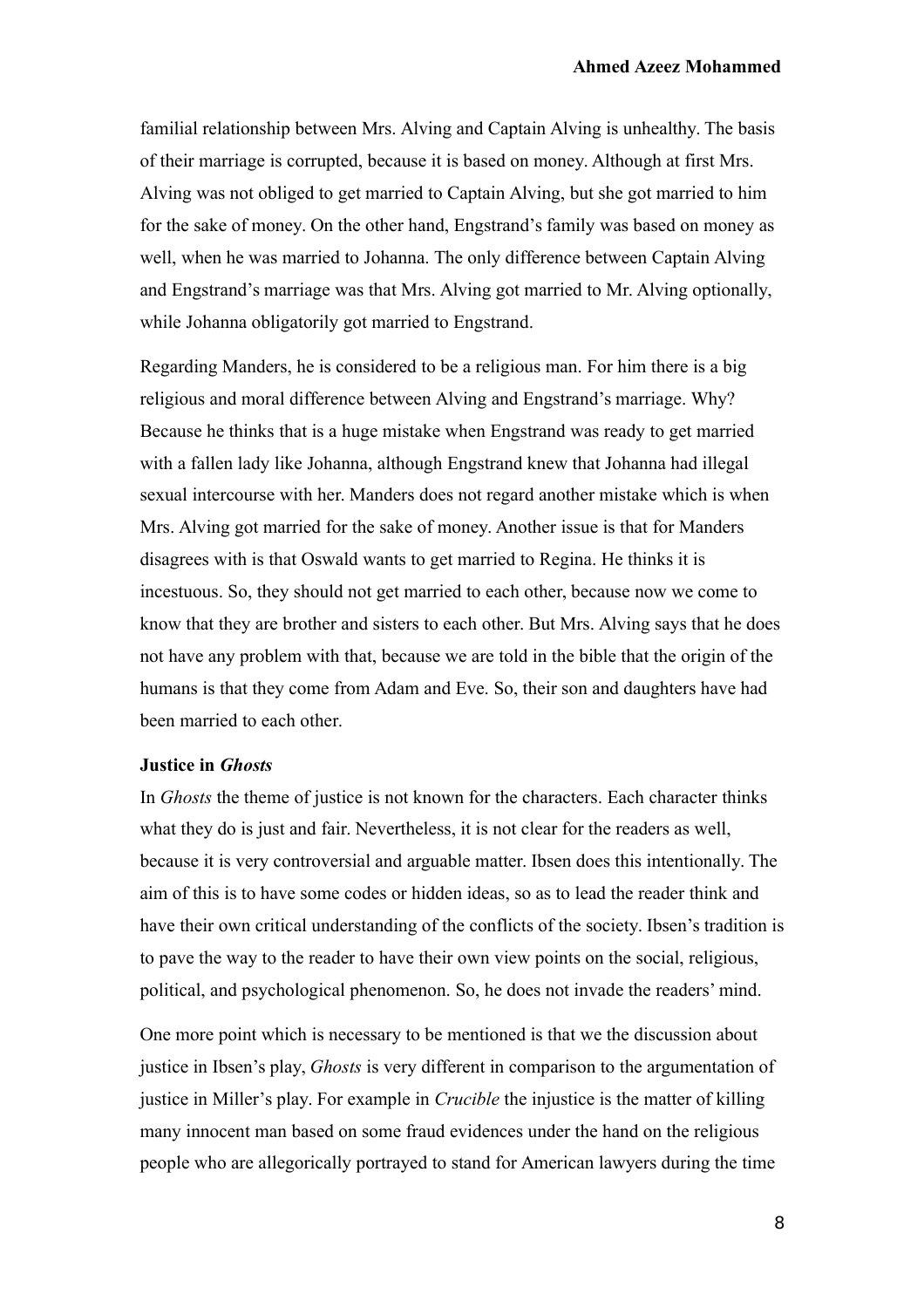of cold war between Russia and America, while in *Ghosts* the idea of justice is concerned about the social and religious injustice in a family through which Ibsen portrays the Norwegian society. Also, when it comes to the discussion of justice in *All My Sons*, it is all about the jurisdictional and social injustice linked with the betrayal of a man called Joe Keller.

In *Ghosts*, For instance, when Manders comes to Mrs. Alving's house, he comes in and faces Regina. Here is one of the cases in which Ibsen portrays the theme of justice as he states:

"REGINA. Shall I tell Mrs. Alving you are here?

MANDERS. Thanks, thanks, there is no hurry, my dear child.--By-the-bye,

Regina, my good girl, tell me: how is your father getting on out here?

REGINA. Oh, thank you, sir, he's getting on well enough.

MANDERS. He called upon me last time he was in town.

REGINA. Did he, indeed? He's always so glad of a chance of talking to you, sir.

MANDERS. And you often look in upon him at his work, I dare say?

REGINA. I? Oh, of course, when I have time, I--

MANDERS. Your father is not a man of strong character, Miss Engstrand.

He stands terribly in need of a guiding hand.

REGINA. Oh, yes; I daresay he does.

MANDERS. He requires some one near him whom he cares for, and whose

judgment he respects. He frankly admitted as much when he last came to see me.

REGINA. Yes, he mentioned something of the sort to me." (Ibsen, Act One, Page, 12-13).

 As it is shown in the quote, when Manders comes to Mrs. Alving's house, Regina wants to call Mrs. Alving, but Manders has kind of passion for her, saying that Regina does not need to bother herself hurrying up to call Mrs. Alving. What is relevant to my discussion is that Manders wants to open a matter with her, about her so called father Engstrand, which is why he wants to talk to Regina, before Mrs. Alving's arrival.

Firstly, Manders asks after her. Then, Manders says that Engstrand called on him. Although Regina does not seem to agree, Manders starts judging her father. Manders' unjust judging is that he blames Engstrand for being a weak character. Manders states that Engstrand is extremely in need of a guiding hand. These words have a religious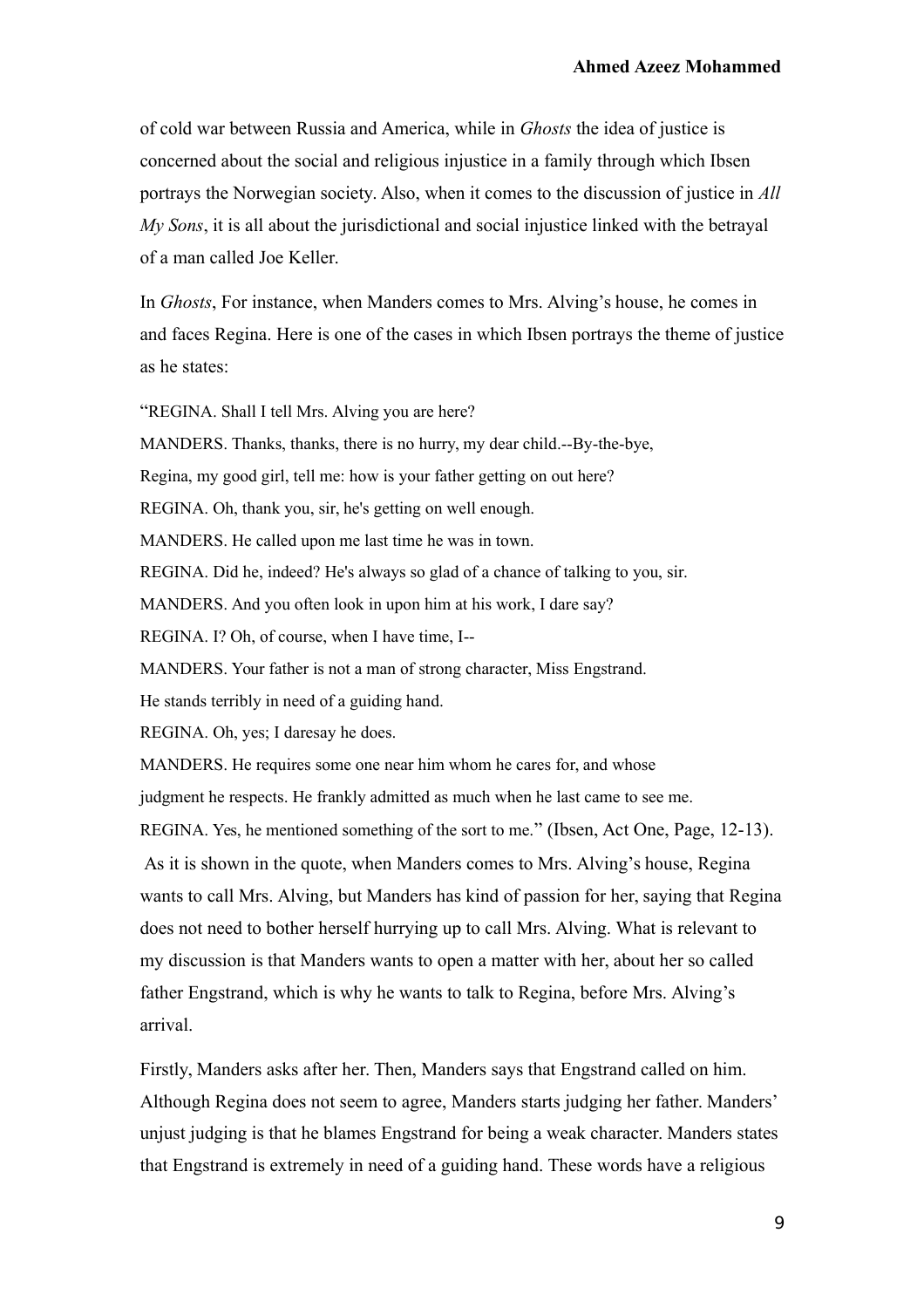connotation. He says this, because he considers himself to be a religious man. The words "guiding hand" are the parallel a statement which Engstrand uses to advise Regina, saying that Regina needs a "guiding hand" to protect her.

The idea is that Ibsen criticizes the religious figures of his contemporary age. He shows their common mistakes. Manders thinks of himself as if he is a just man. But actually, does not know that he is proud of his knowledge of religion. He is judgmental, because of his little knowledge about religion. Manders' judgmentality leads him to taint everyone except for himself. So, when someone judges and looks down everyone, they will find themselves in the top of pride and they forget criticizing themselves. Moreover, it is a fact that the more somebody criticizes and reproaches themselves, the lesser they care vulnerable to be criticized by others. Thus Ibsen criticizes the religious people for unjustly criticizing others. He considers them to be unjust.

Amir refers to the idea of justice. He states that "Even though Captain Alving is condemned from the social and moral perspective, but I think, Mrs. Alving is no less responsible for the sexual relationship between Captain Alving and Johanna. In accordance with the balance of Justice, both husband and wife may be equally punished." (Amir, 2014, 4). So, as it is clear in the quote that according to Amir, Mrs. Alving is not free of scruple. She is responsible for her husband's illegal relation with Johanna. Maybe she lacks her familial and affectionate relationship as a wife of Captain Alving. It is as a result of this that Mrs. Alving suffers. Amir thinks that Captain Alving and Mrs. Alving are equally responsible for the breakdown of their family.

Manders is one of the main characters in *Ghosts*. He accuses her for many mistakes. As it is shown in *Ghosts* (Act One, p. 26), He thinks that Mrs. Alving has ignored her duties as a wife, because she has decided to leave her husband. Although she had a feeling of love for Manders and wanted him to marry her, but he rejected her and send her back to her husband. According to Manders she has done another mistake which is that she does not abide by the religious discipline, duty and rules, Also, The event that she send her some as Manders says to live among the strangers. So, she das disowned her son as well. It means that she is not successful as a mother.

10